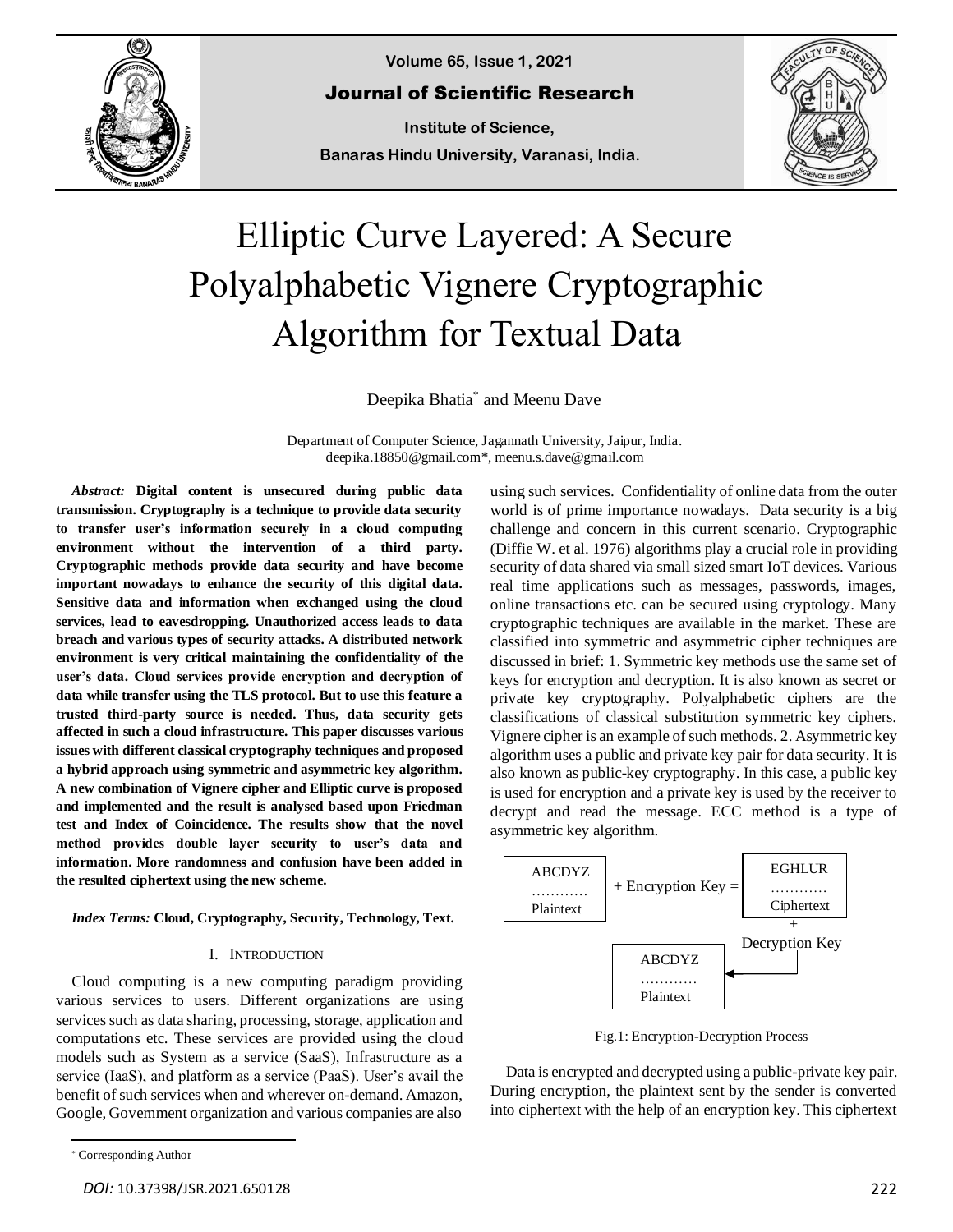is decrypted using a decryption key. The complete process uses encryption and decryption key algorithms and is elaborated in the Fig.1 above.

Vignere cipher converts given plaintext into ASCII code for the English alphabets. The scheme alone is not much secured as it only provides data security and privacy but is hack-able. ECC is a fully homomorphic scheme that can perform various number of addition and multiplication operations over the given data. It uses a public and private key pair for encryption and also increases the security level both at cloud customer and service provider side. ECC provides data authentication, integrity and confidentiality as compared to Vignere alone that provides only customer side security of information. In this paper, Vignere cipher is studied and implemented in detail and its security level has been improved with the help of Elliptic Curve Cryptography (ECC) technique.

# II. LITERATURE REVIEW

This section provides the literature review related to comparative research conducted on Cryptographic techniques by different authors.

 An asymmetric cryptosystem is given and also implemented. The Diffie-Hellman key exchange distribution method while proposing a novel signature scheme is suggested by the author (ElGamal T. 1985). The schemes are based upon the solvable difficulty of discrete logarithmic problems. The methods are based upon finite fields over prime numbers. The author proposed a new digital signing scheme giving its verification. Various attacks such as to discover the value of a prime number, and to forge signatures are performed over this new approach. The scheme is compared with other cryptosystems like RSA. It has been observed that the new scheme offers benefits such as greater file sizes and larger cipher size as compared to RSA cryptosystem justifying the advantages of this scheme over security aspects.

 A new mechanism is introduced (Paillier et al. 1999) for trapdoor function, and also a novel number-theoretic problem is given. Two new schemes such as trapdoor permutation and homomorphic probabilistic schemes were designed and implemented and it is proved that this new approach gives better results compared to the RSA scheme. The author chose a Composite Residuosity Class (CRC) Problem to investigate the number theory framework. A new probabilistic encryption mechanism based upon the CRC problem is proposed which used the factorization method as a trapdoor function. So, it is a kind of one-way trapdoor method that makes the scheme comparatively secured. The authors used the Chinese Remainder Theorem and random number generation method for faster key generation, modular exponentiation schemes for encryption, and decryption process. Encryption and decryption of input are checked on various levels of prime numbers. The additive homomorphic property is exhibited by the new scheme. It has been suggested that in future chosen-ciphertext attacks should be worked upon and homomorphic properties of the proposed technique can be an area of further research in a distributed environment.

A fully homomorphic encryption method is proposed (Gentry C. 2009) using additive and multiplicative properties for digital data encryption and decryption. The author evaluated arbitrary circuits. Asymmetric encryption based upon ideal lattices with low circuit complexity using fully homomorphic properties is evaluated. The author also presented an improved version of the scheme using ideal lattices later on.

Suggested improvement over homomorphic encryption is done by Gentry (Liangliang Xiao et al. 2012). To prevent collusion between a few users and the server to derive the master key, one or more key agents can be added to mediate and resolve (if any issue) during the multiparty interaction. Earlier Gentry's homomorphic encryption scheme took more than 900 seconds to add two 32-bit numbers, and more than 67000 seconds to multiply them. The results showed that by implementing this novel approach multiplication takes took 108 milliseconds and addition took 1024.

Secure multi-party computation based upon the ECC, Elliptic Curve Cryptography, technique is given (Hong Q. M. et al. 2016). It has been observed that trusting the third party over the cloud environment is a big issue for data security. Thus, ECC scheme is introduced that reduces computation and communication overheads and introduces data privacy. The proposed method is compared with other asymmetric encryption techniques based upon GPS data of earthquake and the results showed outstanding performance.

Various optimization algorithms such as swarm or grasshopper optimization method and PSO i.e. Particle Swarm Optimization algorithms were implemented to secure medical images data (Elhoseny Mohamed et al., 2018). As this medical data is publicly available on the cloud, so the authors emphasized the security of patient's information and d medical images. The author compared various cryptographic algorithms such as RSA, AES, ECC, ECC with PSO, ECC with Genetic optimization, and ECC with Cuckoo search optimization are compared with each other and GO with PSO yields the best performance.

The Least Significant Bit (LSB) approach is used to hide messages (Ariyus Dony et al. 2019) into images to improve its security. The author used the Image dataset and implemented the method on social media like Google drive, Whatsapp, and Facebook, etc. Vignere substitution cipher is embedded with the LSB method. Vignere, Hill Cipher, Caesar, and One Time Pad algorithms have been modified by the authors.

The k-means clustering algorithm that partitions the keyword and is used as an index to search data in a hybrid cloud computing environment. The authors (Hua Dai et al. 2020) also proposed the improved version of the algorithms combining it with a complete binary pruning tree. It boosts the search efficiency of the previous approach. The new approach is evaluated in comparison with the FMRS scheme and gives better performance over search time cost and other parameters such as space and average number of keywords.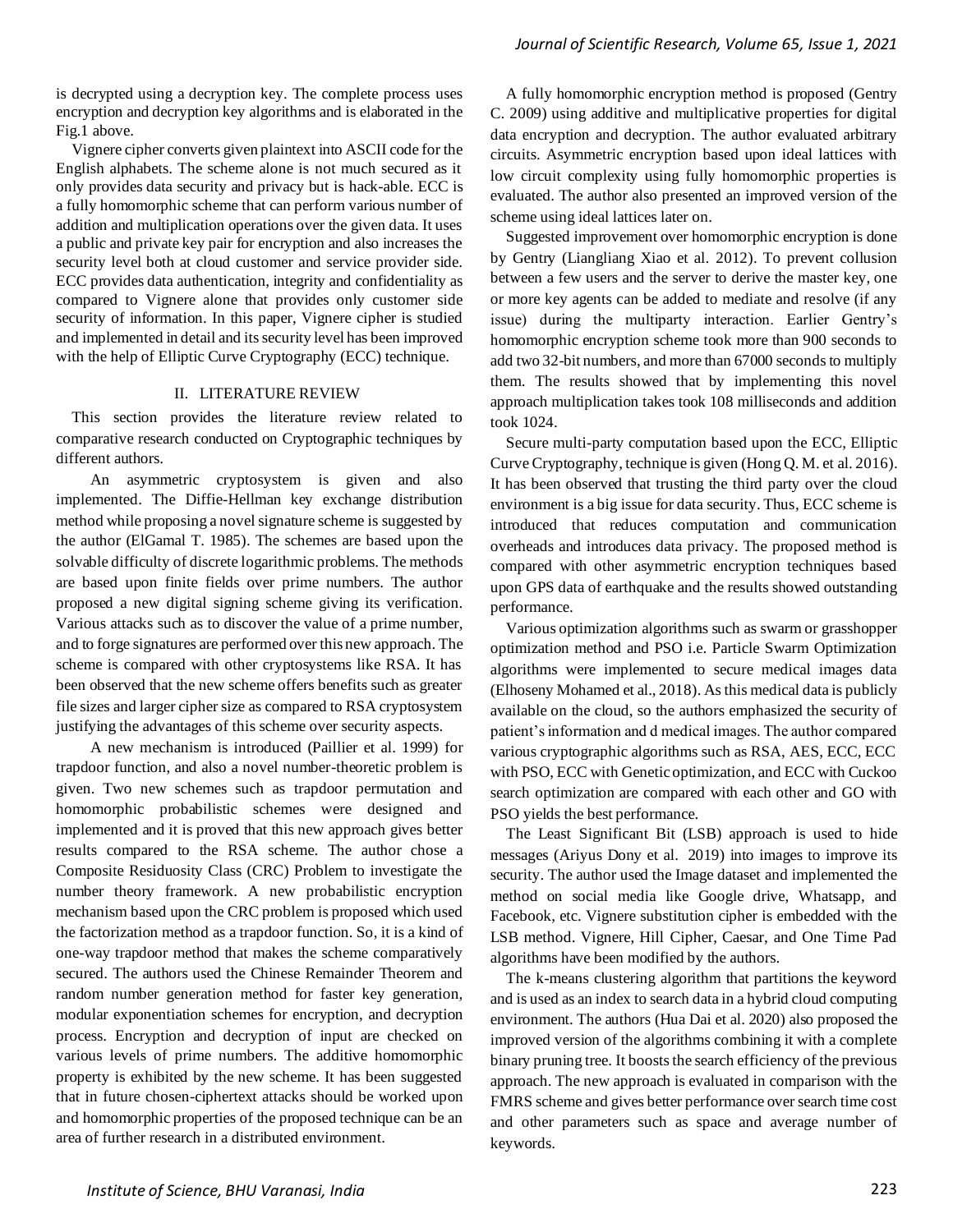Different authors discussed (Seongmin Park et al. 2019) that Vignere cipher can be attacked if it is broken into smaller shift ciphers. Frequency analysis can be done easily by the hacker and data security may be breached. The authors implemented a twist algorithm and also gave its improved version to attack the Vignere cipher.

# III. PROPOSED METHODOLOGY

 In this research paper, a novel Polyalphabetic Vignere Elliptic Curve Cryptography technique is proposed. Vignere cipher is a type of Polyalphabetic substitution cipher and is a classical encryption approach. Initially, Vignere Table 1 is generated for 26 alphabets for the English language. The first row and column of the table show the plaintext and keywords combination. There are 26\*26 entries in the table. Alphabet 'A' to 'Z' is taken in the top row which shows the plaintext. These 26 alphabets taken as a first column on the left-hand side of the table shows keyword characters. The intersection of plaintext and keyword character shows the resultant ciphertext. The Left circular shift is applied to fill these rows of the Vignere table. The entire plaintext is encrypted and decrypted using this repeated

process. The process involves Encryption and decryption of user's data using Vignere method and is discussed below:

*Vignere Encryption Process:* In the Encryption process, the sender encrypts the message with his own randomly generated private key. Ci is the array of cipher text characters which get generated after applying key Ki over the plaintext. In the formula given below, Pi depicts the plaintext letter and Ki is the key letter array similar to be applied for encryption or decryption.

> *Ci = Encryption (Pi) = (Pi + Ki) mod 26*

*Vignere Decryption Process:* During the Decryption process at the receiver side, the applied key Ki at the sender side, is subtracted from the received ciphertext Ci array of characters. Thus, Pi plaintext is received by the receiver in a secured manner.

| $Pi = Decryption (Ci)$ |  |
|------------------------|--|
| $= (Ci - Ki) \mod 26$  |  |

|  |  |  | Table 1. Vignere Cipher Table for English Alphabets |
|--|--|--|-----------------------------------------------------|
|  |  |  |                                                     |

|              | $\mathbb{R}^{n\times n}$ cipine: Taone for Engine: $\mathbb{R}^{n}$ |              |              |               |              |              |           |          |              |              |          |               |               |               |              |              |              |               |              |               |               |               |              |   |          |              |
|--------------|---------------------------------------------------------------------|--------------|--------------|---------------|--------------|--------------|-----------|----------|--------------|--------------|----------|---------------|---------------|---------------|--------------|--------------|--------------|---------------|--------------|---------------|---------------|---------------|--------------|---|----------|--------------|
|              | A                                                                   | B            | C            | D             | E            | F            | G         | н        | I            | J.           | K        | L             | M             | N             | $\Omega$     | P            | $\mathbf 0$  | $\bf{R}$      | S            | Т             | $\mathbf{U}$  | V             | W            | X | Y        | z            |
| A            | А                                                                   | B            | C            | D             | E            | $F_{\rm}$    | G         | H        | Ι            | L            | K        | L             | M             | N             | $\Omega$     | P            | 0            | R             | S            | T             | U             | V             | W            | X | Y        | Z            |
| B            | B                                                                   | $\mathsf{C}$ | D            | E             | F            | G            | H         |          | J            | K            |          | М             | N             | $\Omega$      | P            | 0            | $\mathbb{R}$ | S             | т            | $\mathbf{U}$  | V             | W             | Χ            | Y | Ζ        | A            |
| $\mathbf C$  | $\mathsf{C}$                                                        | D            | E            | F             | G            | H            |           |          | K            | L            | M        | N             | $\Omega$      | P             | $\Omega$     | R            | S            | T             | U            | V             | W             | X             | Y            | Ζ | A        | B            |
| D            | D                                                                   | E            | F            | G             | H            | L            | J         | K        | L            | M            | N        | $\Omega$      | P             | $\Omega$      | R            | S            | T            | U             | V            | W             | X             | Y             | Z            | A | B        | $\mathsf{C}$ |
| E            | E                                                                   | F            | G            | H             | I            | J            | K         | L        | M            | N            | $\Omega$ | P             | $\mathbf Q$   | $\mathbb{R}$  | S            | T            | U            | V             | W            | X             | Y             | Z             | A            | B | C        | D            |
| F            | $\mathbf F$                                                         | G            | H            |               | J            | K            |           | M        | N            | $\Omega$     | P        | $\mathbf Q$   | R             | S             | T            | U            | V            | W             | X            | Y             | Ζ             | A             | B            | C | D        | E            |
| G            | G                                                                   | H            |              |               | K            | L            | M         | N        | $\Omega$     | $\mathbf{P}$ | $\Omega$ | R             | S             | T             | U            | V            | W            | X             | Y            | Z             | A             | B             | C            | D | E        | $\mathbf F$  |
| $\bf H$      | H                                                                   | Τ            |              | K             | L            | M            | N         | $\Omega$ | P            | $\Omega$     | R        | S             | T             | $\mathbf{U}$  | V            | W            | X            | Y             | Ζ            | А             | B             | $\mathcal{C}$ | D            | E | F        | G            |
| 1            | Ι                                                                   | J            | K            | L             | M            | N            | $\Omega$  | P        | $\mathbf{O}$ | $\mathbb{R}$ | S        | T             | U             | V             | W            | X            | Y            | Z             | A            | B             | $\mathcal{C}$ | D             | E            | F | G        | H            |
| $\mathbf{J}$ | J                                                                   | K            |              | M             | N            | $\Omega$     | P         | $\Omega$ | $\mathbb{R}$ | S            | T        | U             | V             | W             | X            | Y            | Z            | A             | B            | $\mathcal{C}$ | D             | E             | F            | G | H        | $\mathbf{I}$ |
| Κ            | K                                                                   | L            | M            | N             | $\Omega$     | P            | Q         | R        | S            | T            | U        | V             | W             | X             | Y            | Z            | A            | B             | $\mathsf{C}$ | D             | E             | F             | G            | H | I        | $\mathbf{I}$ |
| L            | L                                                                   | M            | N            | $\Omega$      | P            | $\mathbf{O}$ | R         | S        | T            | $\mathbf{U}$ | V        | W             | X             | Y             | Ζ            | A            | B            | $\mathcal{C}$ | D            | Ε             | F             | G             | H            |   | J        | K            |
| M            | М                                                                   | N            | $\Omega$     | P             | $\Omega$     | $\mathbb{R}$ | S         | T        | $\mathbf{U}$ | V            | W        | X             | Y             | Z             | A            | B            | $\mathsf{C}$ | D             | E            | $\mathbf{F}$  | G             | H             |              |   | K        | L            |
| N            | N                                                                   | $\Omega$     | P            | $\Omega$      | R            | S            | T         | U        | V            | W            | X        | Y             | Z             | A             | B            | C            | D            | E             | F            | G             | H             | L             | J            | K | L        | М            |
| $\bf{0}$     | $\Omega$                                                            | P            | Q            | R             | S            | T            | U         | V        | W            | X            | Y        | Z             | A             | B             | $\mathsf{C}$ | D            | E            | F             | G            | H             | I             | J             | K            | L | M        | N            |
| P            | P                                                                   | Q            | $\mathbb{R}$ | S             | T            | $\mathbf{U}$ | V         | W        | X            | Y            | Z        | A             | B             | $\mathcal{C}$ | D            | E            | $\mathbf{F}$ | G             | H            |               | J             | K             | L            | М | N        | $\Omega$     |
| $\mathbf 0$  | Q                                                                   | R            | S            | T             | $\mathbf{U}$ | V            | W         | X        | Y            | Z            | A        | B             | $\mathcal{C}$ | D             | E            | $\mathbf{F}$ | G            | H             |              | J             | K             | L             | M            | N | $\Omega$ | P            |
| $\bf{R}$     | $\mathbb{R}$                                                        | S            | T            | U             | V            | W            | X         | Y        | Z            | A            | B        | $\mathcal{C}$ | D             | E             | F            | G            | H            | I             |              | K             | L             | M             | N            | O | P        | Q            |
| S            | S                                                                   | T            | U            | V             | W            | X            | Y         | Z        | A            | B            | С        | D             | E             | F             | G            | H            | L            | J             | K            | L             | M             | N             | $\Omega$     | P | 0        | ${\bf R}$    |
| т            | T                                                                   | U            | V            | W             | X            | Y            | Z         | A        | B            | C            | D        | Ε             | F             | G             | H            |              | J            | K             |              | M             | N             | $\Omega$      | P            | Q | R        | S            |
| $\mathbf{U}$ | U                                                                   | V            | W            | X             | Y            | Z            | A         | B        | C            | D            | E        | F             | G             | H             |              |              | K            | L             | M            | N             | $\Omega$      | P             | $\mathbf Q$  | R | S        | T            |
| V            | V                                                                   | W            | X            | Y             | Z            | A            | B         | C        | D            | E            | F        | G             | H             | Ι             | L            | K            | L            | М             | N            | $\Omega$      | P             | $\Omega$      | $\mathbb{R}$ | S | T        | $\mathbf{U}$ |
| W            | W                                                                   | X            | Y            | Ζ             | А            | B            | C         | D        | Ε            | F            | G        | H             | I             | L             | K            | L            | M            | N             | $\Omega$     | P             | $\Omega$      | R             | S            | T | U        | V            |
| X            | X                                                                   | Y            | Z            | A             | B            | C            | D         | E        | F            | G            | H        | I             | J             | K             | L            | M            | N            | $\Omega$      | P            | $\Omega$      | R             | S             | T            | U | V        | W            |
| Y            | Y                                                                   | Ζ            | A            | B             | C            | D            | E         | F        | G            | H            |          |               | K             | L             | M            | N            | $\Omega$     | P             | Q            | R             | S             | T             | U            | V | W        | X            |
| Z            | Z                                                                   | A            | B            | $\mathcal{C}$ | D            | E            | $F_{\rm}$ | G        | H            | L            | J        | K             | L             | M             | N            | $\Omega$     | P            | $\Omega$      | R            | S             | T             | $\mathbf{U}$  | V            | W | X        | Y            |

Both the processes are performed using a mathematical modulo operation. Here key applied is in the form of alphabetic characters. Modulo-26 arithmetic is applied for computations. Vignere

ciphers are generated using the above formulas for English capital alphabets taken as input. For example, let the user wants to encrypt the message "MORNING" using the keyword "HELLO".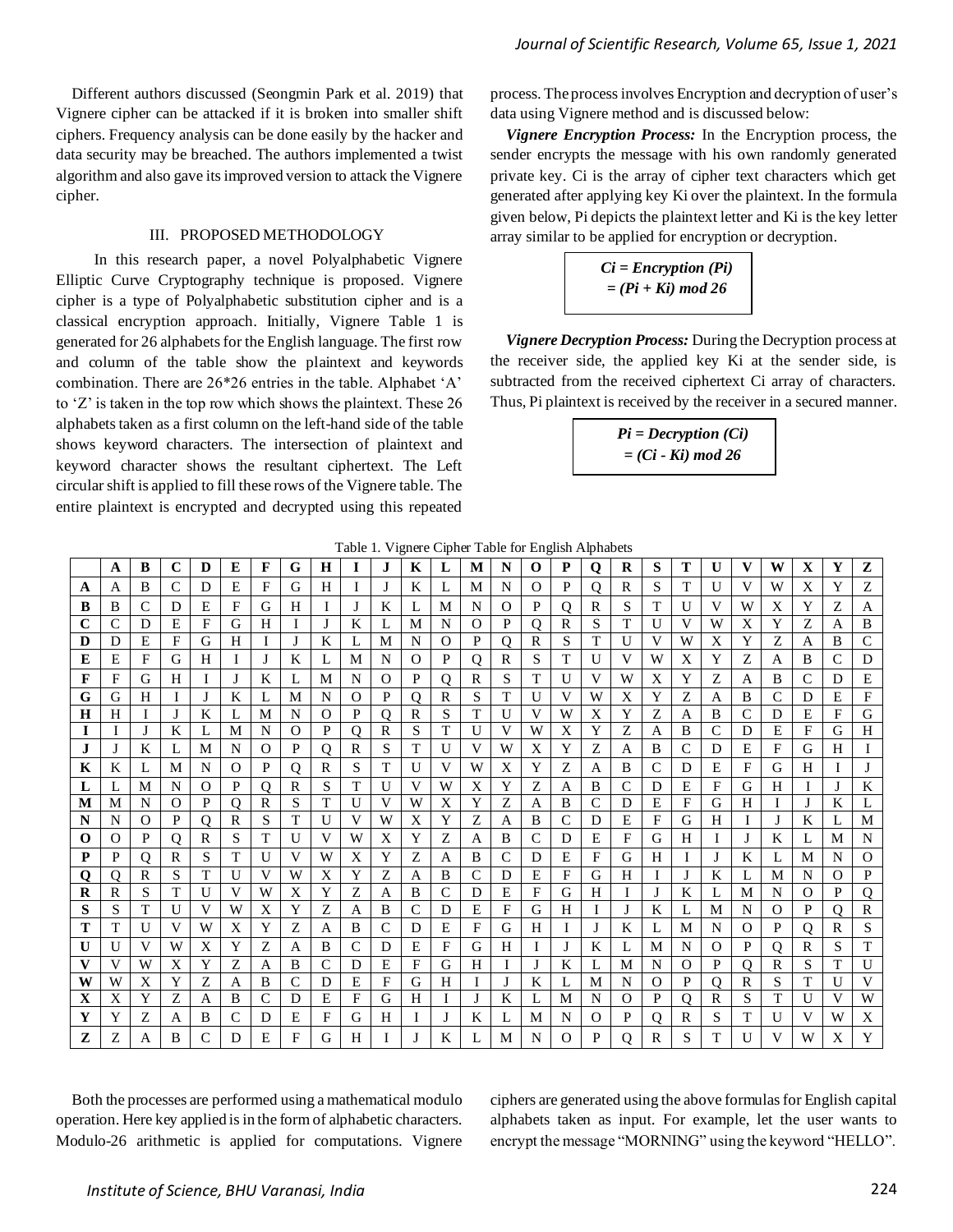In this case, the length of the keyword is lesser than the plaintext. So, the keyword is repeated to make it as equal in length with the plaintext. The Vignere Encryption and Decryption process is shown below in Table 2.

| Table 2. Vignere Ciphertext Generation |  |  |  |  |  |  |  |  |
|----------------------------------------|--|--|--|--|--|--|--|--|
|----------------------------------------|--|--|--|--|--|--|--|--|

| <b>Plaintext</b> | <b>Keyword</b> | <b>Ciphertext</b> |
|------------------|----------------|-------------------|
| М                | Н              | T                 |
| O                | E              | S                 |
| R                | L              | $\mathcal{C}$     |
| N                | L              | Y                 |
|                  | ∩              | W                 |
| N                | Н              | Н                 |
| G                | E              | K                 |

 The plaintext message "MORNING" is encrypted as "TSCYWUK" using the Vignere encryption formula. The decryption process is the reverse of encryption. Vignere decryption formula is applied here to regenerate the plaintext. In this case, the keyword and ciphertext pair is used to find the plaintext. For example, the ciphertext 'T' and keyword 'H' will give the plaintext 'M'. This process is repeated to find the plaintext message "MORNING".

 It is very difficult to break Vignere substitution cipher (Stalling William 2005) with the help of statistical analysis but still, it can leak user's data and information. Earlier Vignere cipher (Kartha S. et al. 2020) is considered to be unbreakable when longer key sizes were used. But if shorter keys are used, or if the size of plaintext is larger than the key length, it becomes trackable. Thus, Vignere cipher becomes unsecured over shorter key sizes. This paper improves the security level by using Elliptic Curve Cryptography (ECC) technique with Vignere ciphers. Elliptic Curves are secured as it performs a one-way trapdoor function which adds complex calculations to the computed ciphertext.

*Polyalphabetic Vignere Elliptic Curve Cipher Algorithm:* The new approach named Polyalphabetic Vignere Elliptic Curve Cipher Technique overcomes the weakness of Vignere cipher. This method is based upon Elliptic Curves (EC). These curves are considered to be secured by various researchers. Elliptic curves are generated using the formula:

# $y^2 = x^3 + a^*x + b$  *modulo p*

Here a, and b are constants and 'p' is a large prime number agreed upon between two users.

*Algorithm:* The algorithmic steps for the novel Polyalphabetic Vignere Elliptic Curve Cipher Technique are given below:

**Step 1:** Data is encrypted using Vignere cipher first and ciphertext is doubly encrypted using the Elliptic curve encryption method given below.

**Step 2:** Encoding of data is done with the help of the Koblitz method. Enciphered Text data is converted into 'x' and 'y' coordinates over the Elliptic Curve.

**Step 3:** After that these coordinates are sent to the receiver for decoding and decryption process. This encoding of data increases its security against adversaries.

**Step 4:** At the receiver's side, the data is first decrypted and the decoding process is applied to it.

**Step 5:** Vignere deciphering is applied to this enciphered text data using the same key as was used for Vignere encryption process.

**Step 6:** The receiver can now read the data sent by the sender.

Now, the ECC encryption-decryption (Moncef Amara et al. 2011) process is applied to generate the Vignere input text, is explained below:

*ECC- Encryption process:* The Vignere ciphertext is sent over the ECC curve in encrypted form using specified parameters. Let 'Pm' is the Vignere encrypted message, 'Pb' is the public key of the receiver shared using the ECC-Diffie-Hellman key exchange algorithm (DHKE). 'k' is the chosen parameter and this value should be  $1 < k < p$ , where p is prime modulo for the given Elliptic Curve. 'G' is the generator point of the curve. 'Pc' is the generated ciphertext.

$$
Pc = [k * G, Pm + k * Pb]
$$

*ECC-Decryption process:* Plaintext is obtained by the receiver using the following formula. Where, ' $\beta$ ' is the private key of the receiver.

$$
P_m = [P_m + k * B] - \beta * k * G
$$
  
= 
$$
[P_m + k * (\beta * G)] - \beta * k * G
$$
  
= 
$$
P_m
$$

'Pm' is the message obtained after the decryption process. This message is decoded with the help of the Koblitz method.

#### IV. RESULTS AND DISCUSSION

 Elliptic Curve Cryptography technique is implemented and the results have been shown in Table 3 below. It shows the encoded (x, y) coordinate values for English capital alphabet symbols. The curve chosen to generate it is given below:

*y <sup>2</sup> = x<sup>3</sup> + 2x + 2 modulo 1213*

 Modulo prime value of 1213 is chosen to implement the algorithm. In this case, ' $G' = (37, 47)$  is the generator point agreed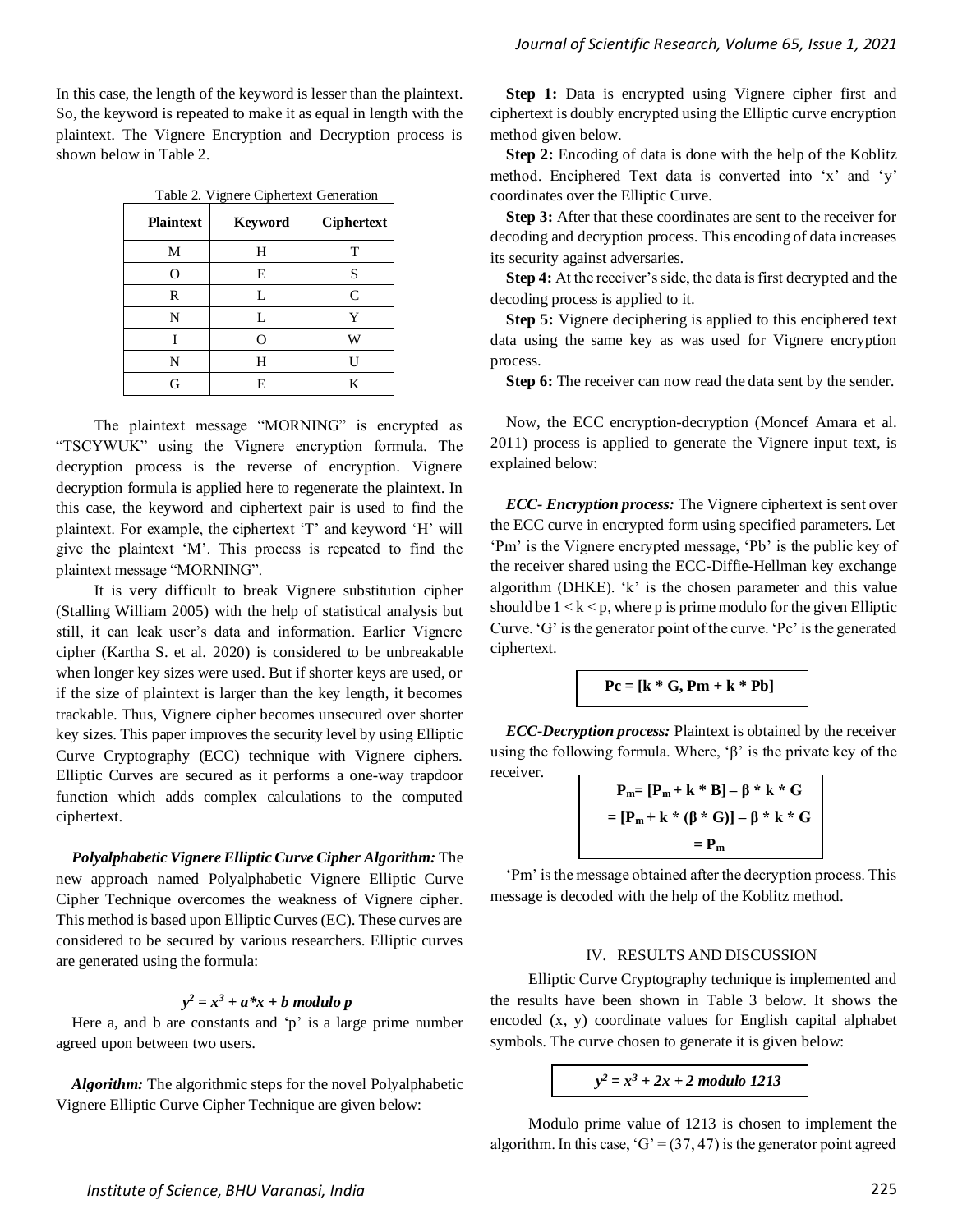between two users on the Elliptic curve. The Elliptic curve for the given equations generates 1219 finite fields over the cyclic Abelian group. Example: The encoded value of the alphabet 'K' is (113:436) calculated. ASCII values are also shown in the table for all the English language capital alphabets.

|                                   | English                                                        | <b>Alphabets</b> | with              | Symbol                                           | A                 | B                 |
|-----------------------------------|----------------------------------------------------------------|------------------|-------------------|--------------------------------------------------|-------------------|-------------------|
|                                   | ASCII code and Encoded x, y-<br>coordinates value on the given |                  |                   | <b>Encode</b>                                    | (14:541)          | (21:381)          |
|                                   | Elliptic Curve with a=b=2 and<br>modulo 1213.                  |                  |                   | <b>ASCII</b>                                     | 65                | 66                |
| Sym                               | C                                                              | D                | E                 | F                                                | G                 | H                 |
| Enc                               | $(32)$ :<br>36)                                                | (41:<br>77)      | (51:<br>460)      | (61:525)                                         | (72:91)           | (81:465)          |
| AS                                | 67                                                             | 68               | 69                | 70                                               | 71                | 72                |
| Sym                               | I                                                              | J.               | K                 | L                                                | M                 | N                 |
| Enc                               | (93:<br>511)                                                   | (101:<br>376)    | (113:<br>436)     | $(121)$ :<br>243)                                | $(131)$ :<br>150) | (142:311)         |
| $\overline{\mathbf{A}}\mathbf{S}$ | 73                                                             | 74               | 75                | 76                                               | 77                | 78                |
| Sym                               | $\mathbf 0$                                                    | P                | Q                 | R                                                | S                 | T                 |
| Enc                               | (15)<br>1:395                                                  | (16)<br>1:260    | (175:<br>548)     | (181:<br>31)                                     | (191:205)         | (201:110)         |
| AS.                               | 79                                                             | 80               | 81                | 82                                               | 83                | 84                |
| Sym                               | U                                                              | V                | W                 | $\mathbf{X}$                                     | Y                 | Z                 |
| Enc                               | (21)<br>1:353)                                                 | (22)<br>5:528    | $(233)$ :<br>482) | (242:229)                                        | (257:40)          | $(261)$ :<br>174) |
| AS.                               | 85                                                             | 86               | 87                | 88                                               | 89                | 90                |
|                                   |                                                                |                  |                   | *Sym - Symbol, *Enc- Encoded Value, *AS. - ASCII |                   |                   |

Table 3. Encoded Values of English Alphabets

The Elliptic points are generated for the given curve parameters. Fig. 2 above also shows the distribution of these points on the Elliptic curve. Character mapping of curve points shows uniform distribution of user's data increasing its security from the third-party service provider.



Fig.2: Character mapping of Elliptic Curve points

*Polyalphabetic Vignere Elliptic Curve Cipher Encryption Process:* Vignere encryption formula is applied on the plaintext and after that ECC encryption is applied. In this case, the private key chosen over here is '3'. For the given curve parameters, the user's data is encrypted with the help of Vignere encryption key. Steps for Polyalphabetic Vignere Elliptic Curve Cipher encryption process are given below:

- 1. Let us chose Vignere key for encryption as 'HILL'.
- 2. Encryption key using Vignere cipher is generated using the Vignere key repetition logic and this key is calculated in '0' milliseconds and Vignere encryption time taken using this key is computed as 1.76923 milliseconds.
- 3. Public key for ECC encryption is generated and shared via cloud domain. User's data is now encrypted using this public key. The point calculated over the Elliptic curve is given as (537:1032). ECC-Key generation time is 0.002 seconds.
- 4. Now sender chooses the encoding key value as '10'.
- 5. Let us assume that text data to be encrypted is: "ABCDEFGHIJKLMNOPQRSTUVWXYZ"
- 6. The data is encrypted using the Vignere key 'HILL'. The output generated is "HJNOLNRSPRVWTVZAX ZDEBDHIFH"
- 7. This encrypted data is doubly encrypted using ECC curve parameters making it secure. So two-tier encryption is applied to the user's input.
- 8. Time taken for level one encryption is calculated as 15.6538 milliseconds.
- 9. ECC encoding time is 2.30769 milliseconds.
- 10. The encoded data is sent using public media to the recipient.

*Polyalphabetic Vignere Elliptic Curve Cipher Decryption:* Encoded data is received by the client and the reverse process is applied for decryption. The data is decoded with the help of the receiver's private key. Authorization of users is checked with the help of a shared secret key. A shared secret key is matched first at both ends. If the key is not similar on both sides, the data can't be decrypted by the client. Thus, the decryption process is also secured. It will work only for authorized users. Steps for Polyalphabetic Vignere Elliptic Curve Cipher decryption process are given below:

- 1 The recipient chooses a random private key. The public key is generated with the help of chosen curve parameters in 0.002 seconds.
- 2 The public key for decryption is (1020:1032).
- 3 The input file received is of 281 bytes.
- 4 Now the receiver chooses an encoding key and encryption key.
- 5 The curve points for the encoded values are generated by the receiver too.
- 6 The generated decoded file is given as:- "HJNOLNRSPRVWTVZAXZDEBDHIFH"
- 7 ECC decryption time to decrypt this file is 1.00 milliseconds and decoding time is 9.6385 milliseconds.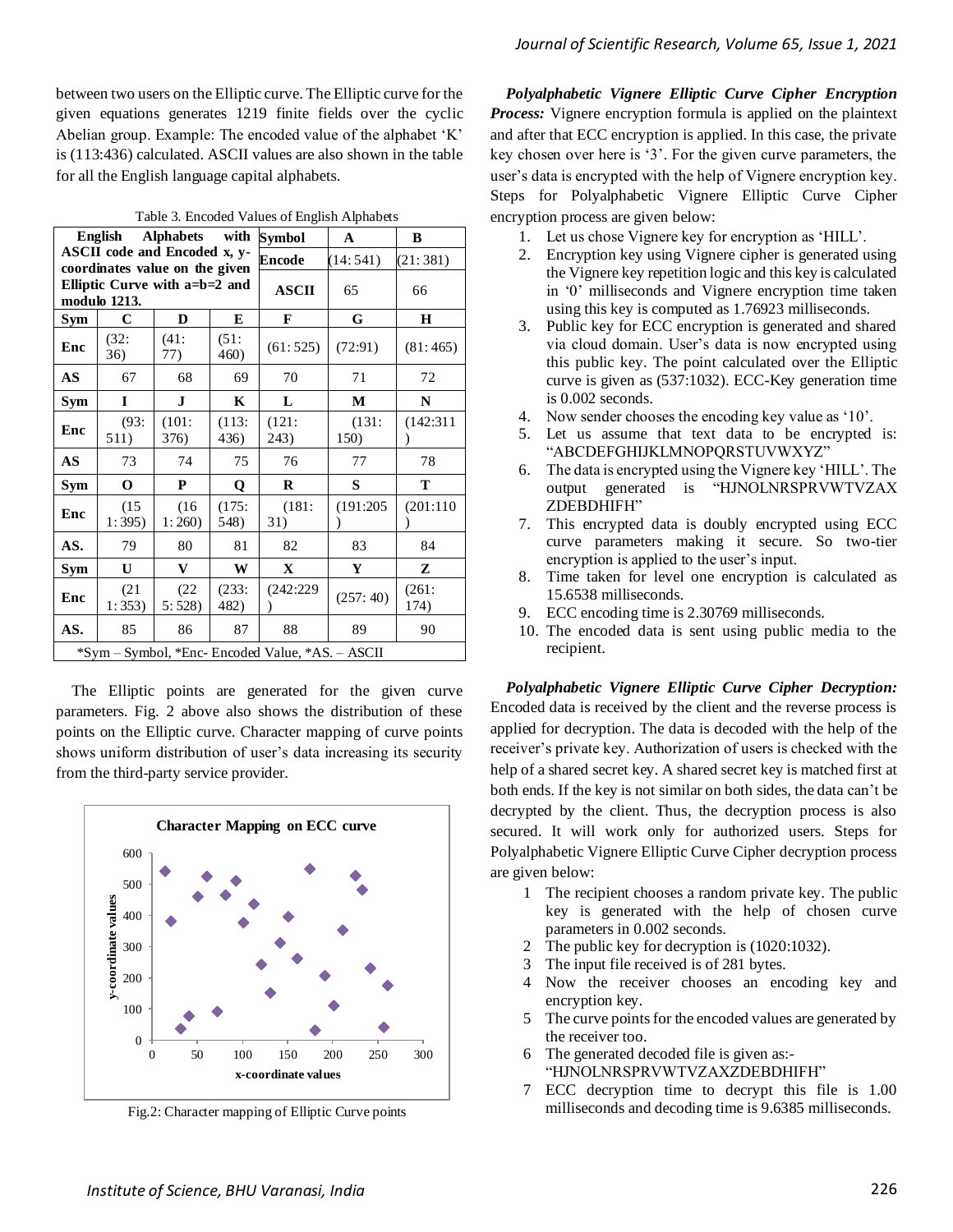- 8 Now the user applies the decryption key "HILL" and receives the decrypted message as "ABCDEFGHIJKLMNOPQRSTUVWXYZ".
- 9 Vignere cipher decryption time is 0.576923 milliseconds.
- 10 The data has been successfully decrypted at the receiver's side.

Table 4 below shows different performance parameters for the suggested approach. The size of the text file and the key length are taken in bytes. Vignere and ECC encryption-decryption time are calculated in milliseconds. The time taken for the ECC key generation is in seconds.

| Polyalphabetic Vignere Elliptic Curve Cipher |          |  |  |  |  |  |  |  |
|----------------------------------------------|----------|--|--|--|--|--|--|--|
| <b>Technique</b>                             |          |  |  |  |  |  |  |  |
| <b>Text File Size</b>                        | 26       |  |  |  |  |  |  |  |
| Key Length                                   |          |  |  |  |  |  |  |  |
| Vignere Encryption Time                      | 1.76923  |  |  |  |  |  |  |  |
| Vignere Decryption Time                      | 0.576923 |  |  |  |  |  |  |  |
| <b>ECC Key Generation Time</b>               | 0.002    |  |  |  |  |  |  |  |
| <b>ECC</b> Encryption Time                   | 15.6538  |  |  |  |  |  |  |  |
| <b>ECC</b> Decryption Time                   |          |  |  |  |  |  |  |  |

Table 4. Analysis of Performance parameters

Table 5 below also shows the encoding and decoding time (in milliseconds) taken by the Elliptic Curve algorithm using the same curve parameters. The size of the EC encipher file is computed as 281 bytes.

| Polvalphabetic Vignere Elliptic<br><b>Curve Cipher Technique</b> |          |
|------------------------------------------------------------------|----------|
| Encipher file size                                               | 281      |
| <b>Encoding Time</b>                                             | 2.30769  |
| Decoding Time                                                    | 9.6385   |
| <b>Total Time Taken</b>                                          | 11.94619 |

Table 5. EC Encoding-Decoding Time

# V. RESULTS AND ANALYSIS

 In the research paper, the Cryptanalysis of Vignere cipher is done by obtaining the length of the applied key. In Vignere ciphers, there are 26<sup>n</sup> ways to encrypt the given message with the keyword of length 'n'. So, the encryption process is considered secure. Mapping of plaintext and ciphertext gives a random sequence of ciphertexts. Friedman in 1863, tried to attack the Vignere cipher. The key length once estimated leads to a security breach. The data is analyzed based upon the Friedman test for the key length estimation. Statistical analysis can be done to break the Vignere cipher. Friedman test and Index of Coincidence is computed for the proposed approach. After applying the Elliptic Curve Cryptographic technique with Vignere cipher, the results

show that data becomes safer, secured, and authenticated. Friedman test and Index of Coincidence are explained below:

**1.** *Friedman Test for the Key length estimation:* Friedman test (Seongmin Park et al. 2019) is used to find the length of the applied key. The key length of the keyword is estimated using the following Friedman's equation:

```
l = (0.027 * n) / ((n-1) * I - 0.038 * n + 0.065)
```
Here, '*l*' is the estimated length of the key applied. 'n' is total letters in the ciphertext (26 letters considered for the English language).

'I' is the index of coincidence calculated using the formula given in equation (i) given below. The value  $= 0.065$  is IOC for the English language.

For example, using the key "HILL" and the input characters "ABCDEFGHIJKLMNOPQRSTUVWXYZ"

The Key length estimated using this test and formula given above is 2 or 3. The length of the encrypted file is 26. Thus, it confuses the attacker and it is difficult to find the correct key length using the Friedman test.

**2.** *The Index of Coincidence (IOC):* Index of Coincidence is defined as a measure of similarity index of frequency distribution to that of uniform distribution of letters. It is given as:

*I.O.C.* = 
$$
\sum_{i=1}^{26} f i (fi - 1) / (n (n - 1)
$$
 (i)  
*i*=1

Here, fi is the frequency of letter occurring in the sent ciphertext message. 'n' is the total length of the alphabets. 'i' is the iteration counter from 1 to 26 as in case of 26 English alphabets.

IOC is the probability of selecting two similar letters. It is different for different languages. For example, for the English language approx. 0.06 and for Spanish it is 0.072. This value should be less to hide the structure of given text. The resultant ciphertext is analyzed based upon IOC (Seongmin Park et al. 2019). Various parameters are calculated for the given problem. The index of coincidence using Vignere cipher is calculated as 0.0246154. This value induces confusion and diffusion in the plaintext and thus increases the security level of the ciphertext against the adversary attacks.

Length of the Vignere-Key Encrypted file is:  $N = 26$ Friedman Test Key-Length is = 2.28207 Length of the estimated Vignere Keyword= 3 or 2 Index of Coincidence  $(IOC) = 0.0246154$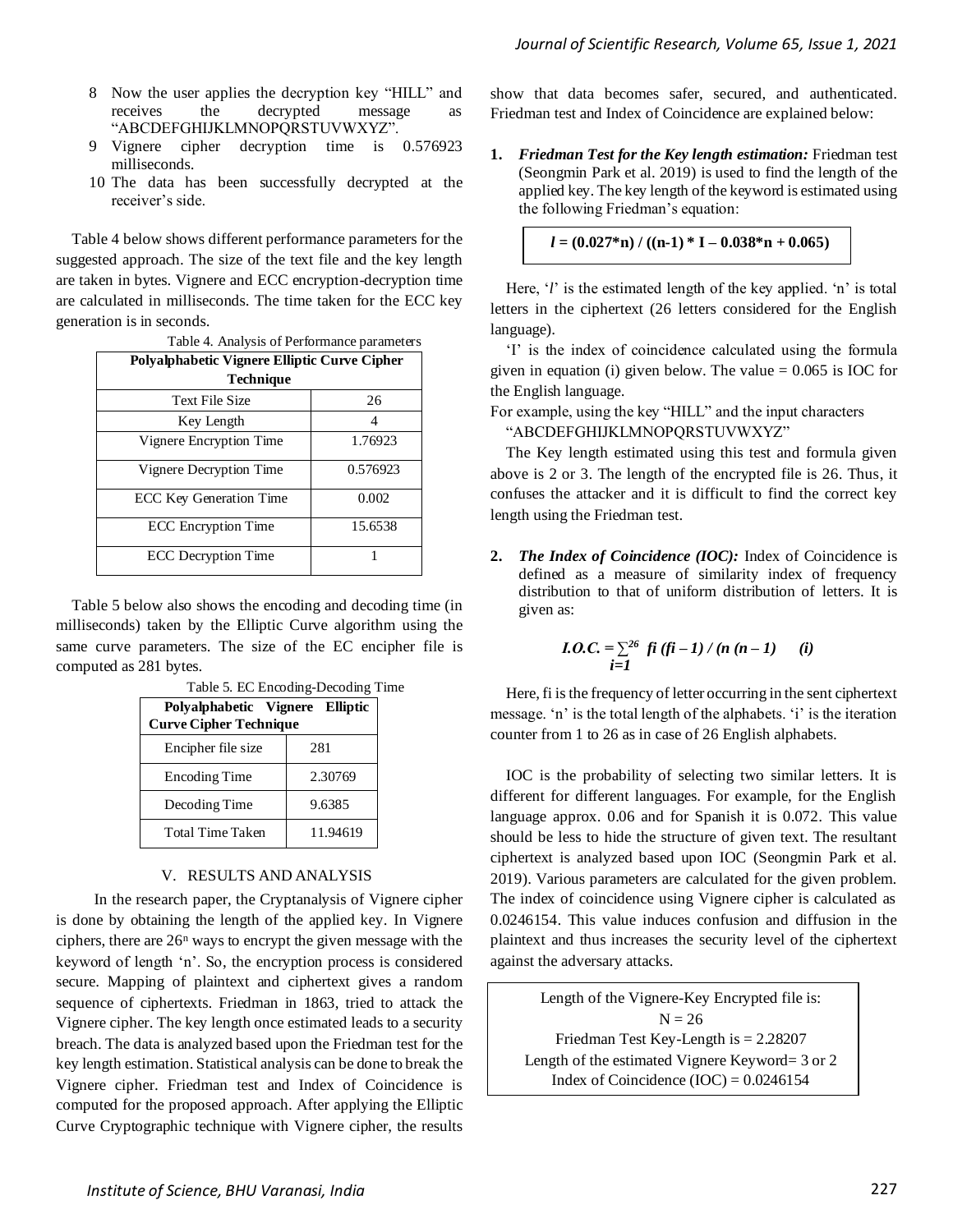#### CONCLUSION AND FUTURE WORK

 In this paper, Vignere cipher is implemented in combination with the Elliptic curve cryptography technique. The problems of Vignere cipher are overcome with the help of the ECC algorithm. Double-layered security architecture is proposed. Using the ECC method over the Vignere cipher increases the security level. The proposed method encrypts and decrypts English alphabet characters but, in the near future it can be enhanced for other languages such as German, French, etc. Furthermore, this method can also be implemented for digits, space, and special characters. The method is considered to be cost effective and efficient for small sized and memory constrained devices. It can be used in the case of smart IoT and wireless devices as it provides greater bandwidth and thus less battery consumption for such devices. It improves the security level of user's data and also, a greater number of users can share their data using the common digital communication channel. The method also shows improvement over decryption time using the Elliptic curve method and key generation time is also minimal.

# ACKNOWLEDGEMENT

 I would like to thank my advisor, Professor Dr. Meenu Dave, for her continuous support and guidance to conduct this research work. I like to thanks Vivekananda Institute of Professional Studies (VIPS), New Delhi, for providing me all the required facilities to complete experimentation and computations related to the research work.

#### **REFERENCES**

- Diffie W., & Hellman M. (1976). New directions in cryptography *IEEE Trans. Inform. Theo.*, *Vol. 22*, 644–654.
- ElGamal T. (1985), A Public Key Cryptosystem and a Signature Scheme Based on Discrete Logarithms. *IEEE Trans. Information Theory, Vol.-31*, No.4, 469–472.
- Pascal and Paillier (1999), Public-Key Cryptosystems Based on Composite Degree Residuosity Classes*. J. Stern (Ed.): EUROCRYPT'99, LNCS 1592*, Springer-Verlag Berlin Heidelberg, 223-238.
- Lauter K. (2004), The advantages of elliptic curve cryptography for wireless security. *IEEE Wireless Commun.*, *Vol. 11*(1), 62- 67.
- Gentry C. (2009), Fully Homomorphic Encryption Using Ideal Lattices. *Proc. 41st Ann. ACM Symp. Theory of Computing (STOC 09)*, 169–178.
- Gentry Craig and Halevi Shai (2011), Implementing gentry's fully-homomorphic encryption scheme. *In Proceedings of the 30th Annual International Conference on the Theory and Applications of Cryptographic Techniques (EUROCRYPT'11).* Lecture Notes in Computer Science, Springer, Berlin, *Vol. 6632,* 29–148.
- Liangliang Xiao, Osbert Bastani, Ling Yen (2012), An Efficient Homomorphic Encryption Protocol for Multi-User Systems.
- Hong Q. M., Zhao B. W., Wang Y. P. (2016), Homomorphic Encryption Scheme Based on Elliptic Curve Cryptography for Privacy Protection of Cloud Computing. *2nd International Conference on Big Data Security on Cloud, IEEE International Conference on High Performance and Smart Computing, IEEE International Conference on Intelligent Data and Security,* 152-157.
- Elhoseny Mohamed, Shankar K., Lakshmanaprabu K. S., Maseleno Andino, Arunkumar N. (2018), Hybrid optimization with cryptography encryption for medical image security in Internet of Things. *Neural Computing and Applications, https://doi.org/10.1007/s00521-018-3801-x, Springer,*1-15.
- Elhoseny M, Abdelaziz A, Salama AS, Riad AM, Muhammad K, Sangaiah, (2018), A hybrid model of internet of things and cloud computing to manage big data in health services applications. *Future Gener Comput Syst 86,* pp. 1383–1394.
- Al Hasib A., & Haque AAMM (2008), A comparative study of the performance and security issues of AES and RSA cryptography. *Third international conference on convergence and hybrid information technology,* ICCIT'08, *Vol 2. IEEE,* 505–510.
- Shankar K, & Eswaran (2016), An efficient image encryption technique based on optimized key generation in ECC using genetic algorithm. *Adv Intell Syst Comput Springer 394*, 705– 714.
- Ariyus Dony, & Ardiansyah (2019), Optimization Substitution Cipher and Hidden Plaintext in Image Data Using LSB Method. *IOP Conf. Series: Journal of Physics: Conf. Series 1201, 012033, doi:10.1088/1742-6596/1201/1/012033, International Conference on Electronics Representation and Algorithm (ICERA 2019) IOP Publishing*, 1-10.
- Hua Dai, Yan Ji, Geng Yang, Haiping Huang, And Xun Yi (2020), A Privacy-Preserving Multi-Keyword Ranked Search Over Encrypted Data in Hybrid Clouds. *Digital Object Identifier 10.1109/ACCESS.2019.2963096, Vol. 8, IEEE*, 4895-4907.
- Yang Y., Liu J., Cai S., and Yang S. (2017), Fast multi-keyword semantic ranked search in cloud computing, *Chinese Journal of Computers, Vol. 40*, 158–171.
- Seongmin Park, Juneyeun Kim, Kookrae Cho & Dae Hyun Yum To (2019), Finding the key length of a Vigenère cipher: How to improve the twist algorithm. *ISSN: 0161-1194 (Print) 1558- 1586(Online), DOI:10.1080/01611194.2019.1657202, Taylor & Francis Group, LLC,* 1-9.
- Stallings William (2005), Cryptography and Network Security Principles and Practices. *Fourth Edition, Prentice-Hall*.
- Kartha S. Ranju, Paul Varghese (2020), New Polyalphabetic Substitution Scheme for Secure Communication. *International Journal of Innovative Technology and Exploring Engineering (IJITEE), ISSN: 2278-3075, DOI:10.35940/ijitee .C9043.019320, Vol.-9,* Issue-3, 3303-3310.